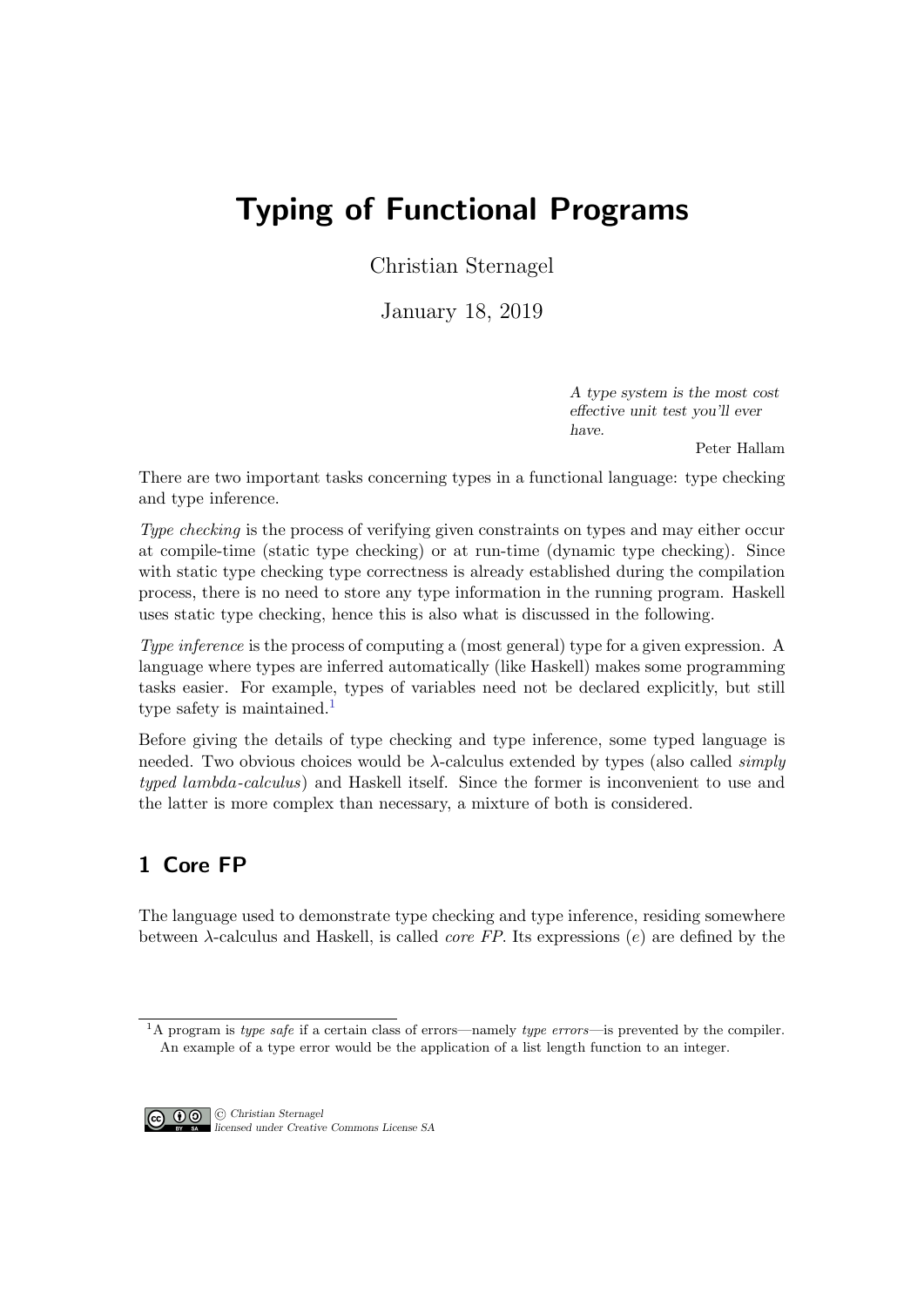following BNF grammar

$$
e \quad := \quad x \mid e \mid e \mid \lambda x. e \quad (\lambda \text{-terms})
$$
\n
$$
\mid c
$$
\n
$$
\mid \text{let } x = e \text{ in } e
$$
\n
$$
\mid \text{if } e \text{ then } e \text{ else } e
$$

where constants (c) stand for primitives like True, False,  $\langle , \rangle$ ,  $=$ ,  $\times$ ,  $+$ ,  $\div$ ,  $-$ , 0, 1, Pair, fst, snd, Nil, Cons, head, tail, . . . (think "predefined constants and functions").

# 2 Type Checking

Before going into type checking, some formal definitions are required. In the following a type  $\tau$  is of the form

$$
\tau ::= \alpha \mid \tau \to \tau \mid C(\tau, \ldots, \tau)
$$

where  $\alpha$  ( $\alpha_0, \alpha_1, \ldots$ ) is a type variable,  $\rightarrow$  is the (right-associative) function space constructor (in the end just a special case of the next construct), and  $C(C_1, C_2, \ldots)$  and arbitrary type constructor (like List for the type of lists). Every type constructor has a fixed *arity*, that is, the number of arguments it takes. For example, List is unary, hence applications of the type constructor for lists are of the form  $List(\alpha)$ ,  $List(Int)$ ,  $List(Bool)$ , etc. Note that the base types (Bool,  $Int, \ldots$ ) are just a special case of type constructors, namely those of arity zero (that is, without arguments). Instead of Bool() or Int(), as indicated by the BNF grammar, such *nullary* type constructors are written without  $()$ , like Bool, Int.

A (typing) environment is a set of pairs, mapping variables and constants to types. Instead of  $(e, \tau)$  these pairs are written  $e :: \tau$ , denoting "e has type  $\tau$ ." For example, the typing environment where the variable x is of type Bool and the variable y of type List $(\alpha)$ , is written

$$
{x::\text{Bool}, y::\text{List}(\alpha)}.
$$

In the following, let

$$
P = \{\text{True} :: \text{Bool}, \text{False} :: \text{Bool}, + :: \text{Int} \to \text{Int} \to \text{Int}, 0 :: \text{Int}, 1 :: \text{Int}, \text{Nil} :: \text{List}(\alpha), \ldots\}
$$

denote the *primitive (typing)* environment (containing type information for every primitive constant).

A *(type)* substitution  $\sigma$  is a mapping from type variables to types such that only for finitely many type variables  $\alpha$  we have  $\sigma(\alpha) \neq \alpha$ . Therefore, type substitutions may be represented by sets of bindings  $\{\alpha_0 \mapsto \tau_0, \ldots, \alpha_n \mapsto \tau_n\}$ . The application of a substitution  $\sigma$  to a type  $\tau$  (written  $\tau\sigma$ ) is defined by

$$
\alpha \sigma = \sigma(\alpha)
$$

$$
(\tau_1 \to \tau_2)\sigma = \tau_1 \sigma \to \tau_2 \sigma
$$

$$
C(\tau_1, \dots, \tau_n)\sigma = C(\tau_1 \sigma, \dots, \tau_n \sigma)
$$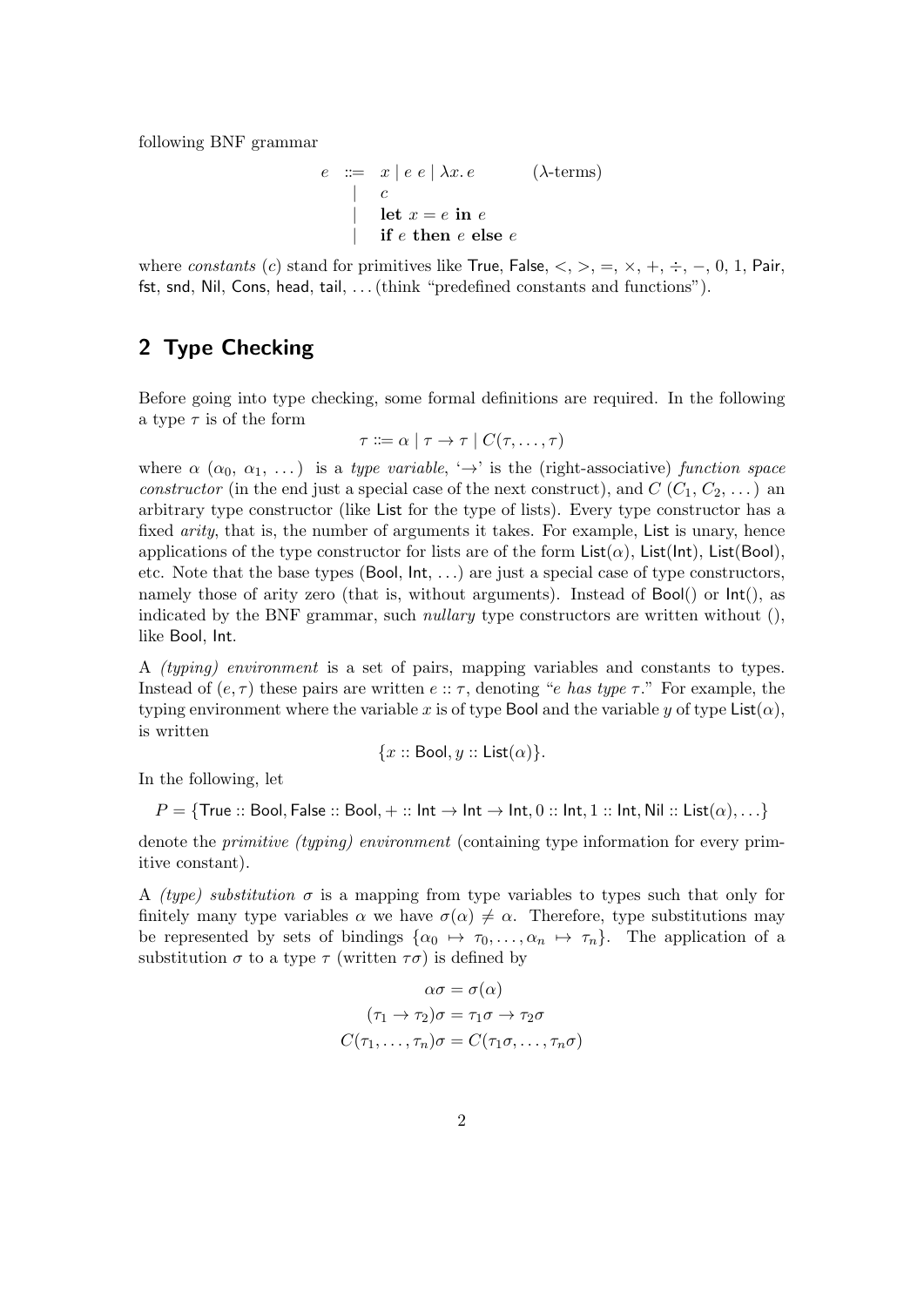$$
\begin{array}{c}\n\text{e:: } \tau \in E \\
\hline\ne :: \tau \sigma \quad \text{(ins)} \\
\hline\n\text{e:: } \tau \sigma\n\end{array}\n\qquad\n\begin{array}{c}\n\text{e}_{1} :: \tau_{2} \rightarrow \tau_{1} \quad e_{2} :: \tau_{2} \\
\hline\ne_{1} e_{2} :: \tau_{1} \\
\hline\n\text{e:: } \tau_{1}\n\end{array}\n\qquad\n\begin{array}{c}\n\text{(app)} \\
\hline\n\text{e:: } \tau_{2} \\
\hline\n\text{e:: } \tau_{2}\n\end{array}\n\qquad\n\begin{array}{c}\n\text{(abs)} \\
\hline\n\text{e:: } \tau_{1} \\
\hline\n\text{e:: } \tau_{2} \\
\hline\n\text{e:: } \tau_{2}\n\end{array}\n\qquad\n\begin{array}{c}\n\text{(lab)} \\
\hline\n\text{e:: } \tau_{1} \\
\hline\n\text{e:: } \tau_{2} \\
\hline\n\text{e:: } \tau_{2}\n\end{array}\n\qquad\n\begin{array}{c}\n\text{(lab)} \\
\hline\n\text{e:: } \tau_{1} \\
\hline\n\text{e:: } \tau_{2} \\
\hline\n\text{e:: } \tau_{2}\n\end{array}\n\qquad\n\begin{array}{c}\n\text{(lab)} \\
\hline\n\text{e:: } \tau_{1} \\
\hline\n\text{e:: } \tau_{2} \\
\hline\n\text{f}: \tau_{1} \\
\hline\n\text{f}: \tau_{1}\n\end{array}\n\qquad\n\begin{array}{c}\n\text{(lab)} \\
\hline\n\text{e}_{2} :: \tau_{2} \\
\hline\n\text{f}: \tau_{2} \\
\hline\n\text{f}: \tau_{1}\n\end{array}\n\qquad\n\begin{array}{c}\n\text{(lab)} \\
\hline\n\text{f}: \tau_{1} \\
\hline\n\text{f}: \tau_{1} \\
\hline\n\text{f}: \tau_{2} \\
\hline\n\end{array}\n\qquad\n\begin{array}{c}\n\text{(lab)} \\
\hline\n\text{f}: \tau_{2} \\
\hline\n\text{f}: \tau_{1} \\
\hline\n\end{array}\n\qquad\n\begin{array}{c}\n\text{(lab)} \\
\hline\n\end{array}
$$

<span id="page-2-0"></span>Table 1: The inference rules for type checking.

The application of a type substitution to another type substitution is their composition

 $\sigma_1 \sigma_2 = (\lambda x. \sigma_1(x) \sigma_2)$ 

The following example familiarizes the reader with type substitutions.

<span id="page-2-1"></span>**Example 1.** Consider the type  $\tau$  and the type substitutions  $\sigma$  and  $\sigma_2$ :

$$
\tau = \alpha \to (\alpha_1 \to \alpha_3)
$$
  
\n
$$
\sigma = {\alpha \to \text{Int} \to \text{Int}, \alpha_1 \to \text{List}(\alpha_2)}
$$
  
\n
$$
\sigma_2 = {\alpha_3 \to \alpha_4, \alpha_2 \to \alpha, \alpha \to \alpha_1}
$$

Then we have

$$
\tau\sigma = (\text{Int} \to \text{Int}) \to (\text{List}(\alpha_2) \to \alpha_3)
$$
  

$$
\sigma\sigma_2 = \{\alpha \mapsto \text{Int} \to \text{Int}, \alpha_1 \mapsto \text{List}(\alpha), \alpha_3 \mapsto \alpha_4, \alpha_2 \mapsto \alpha\}
$$

A typing judgment is written  $E \vdash e :: \tau$  (akin to a sequent in natural deduction) for some typing environment E, core FP expression  $e$  and type  $\tau$ .

Such a typing judgment reads:

From the typing environment E, type  $\tau$  can be derived for the expression e.

The inference rules that are used to check types (that is, prove typing judgments by natural deduction) are given in Table [1.](#page-2-0)

The part of an inference rule above the line consists of a number of premises. Below the line are its conclusions.

Now type checking of a typing judgment  $E \vdash e :: \tau$  corresponds to giving a natural deduction proof using the rules from Table [1.](#page-2-0)

Let us have a closer look at the different inference rules.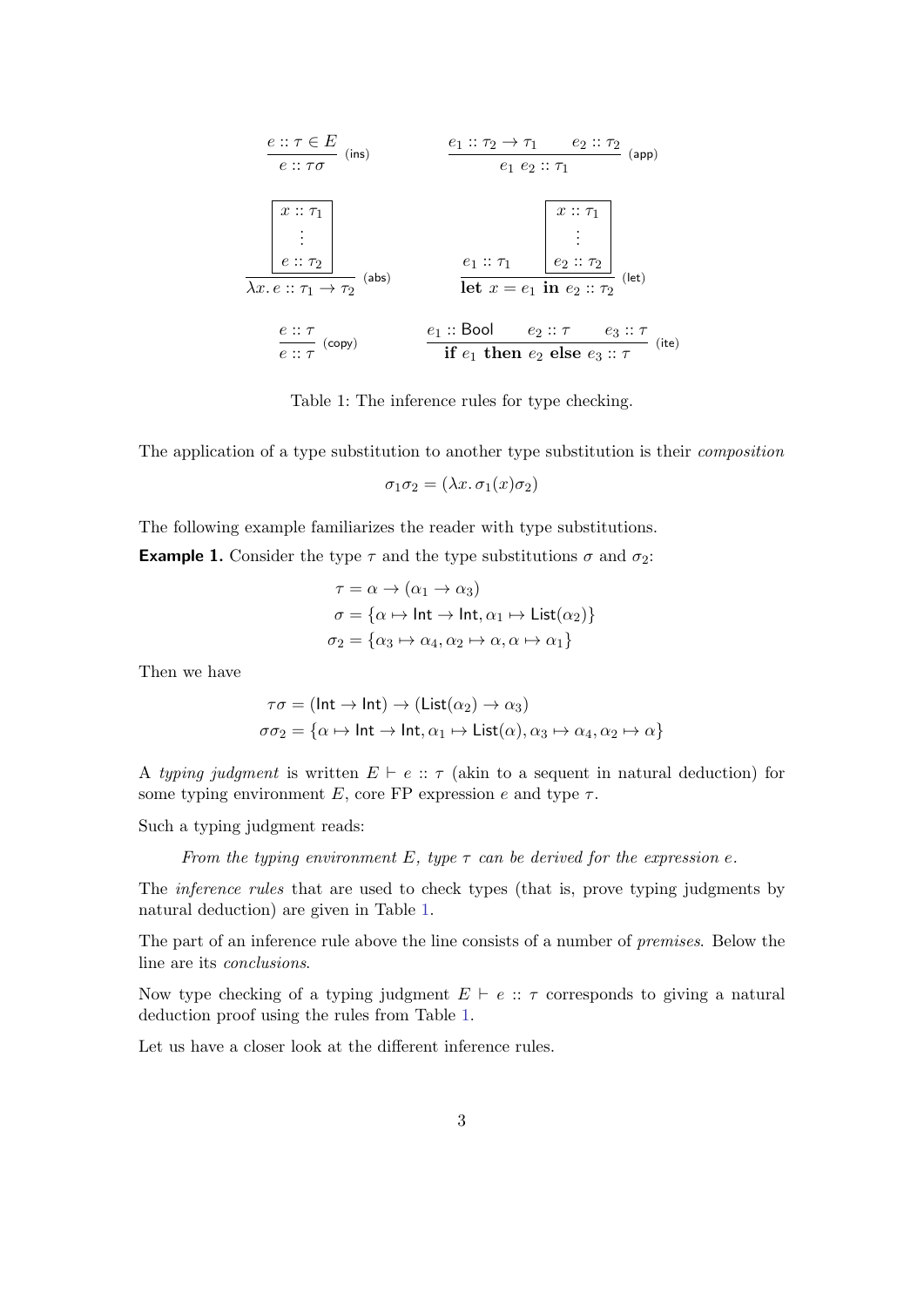- (ins) The instantiation rule states that for elements of the typing environment arbitrary type instances (obtained by applying the type substitution  $\sigma$ ) of their original type  $\tau$  can be derived. In other words, those elements are *polymorphic* (for example, if a length function was in E, we could apply it to lists of lnts, Bools, ...).
- (app) The *application* rule states that in order to prove that the type  $\tau_1$  can be derived for the application  $e_1 e_2$  we have to show that it is the case that (1) the type  $\tau_2 \to \tau_1$ can be derived for  $e_1$  and (2) the type  $\tau_2$  can be derived for  $e_2$ . This rule captures the intuition that function application does only make sense for functions, that is, expressions of some *arrow type*  $\tau \to \tau'$ , and further, the argument of a function has to have the correct type. (When arrow types are read as implication, this rule resembles modus ponens—aka implication elimination—for propositional logic.)
- (abs) The *abstraction* rule states that a function  $\lambda x \cdot e$  has type  $\tau_1 \to \tau_2$  if under the assumption that the variable x has type  $\tau_1$  we can derive type  $\tau_2$  for the function body e. (Again reading arrow types as implication, this rule corresponds to implication introduction—on the level of types—for propositional logic.)
- (let) The *let*(-binding) rule states that the expression let  $x = e_1$  in  $e_2$  has type  $\tau_2$  if (1) the type  $\tau_1$  can be derived for  $e_1$  and (2) assuming type  $\tau_1$  for variable x, type  $\tau_2$  can be derived for  $e_2$ . (You may think of the let rule as a combination of the abstraction rule and the application rule, since let  $x = e_1$  in  $e_2$  is equivalent to  $(\lambda x.\, e_2)\, e_1$  $(\lambda x.\, e_2)\, e_1$  $(\lambda x.\, e_2)\, e_1$  in our setting.)<sup>2</sup>
- (copy) The copy rule allows us to reuse previously derived results.
- (ite) The *if-then-else* rule captures the intuition that the conditional expression  $e_1$ of if  $e_1$  then  $e_2$  else  $e_3$  has to be of type Bool and the then-branch as well as the else-branch have to be of the same type.

Often, thinking in a goal-oriented manner, that is, reading inference rules from bottom to top (or put differently, thinking about the premises of an inference rule as the subgoals we have to prove in order to arrive at its conclusion), will help you in finding a proof of a typing judgment. The only guesswork has to be done for the type  $\tau_2$  of the argument in the (app) rule as well as the type  $\tau_1$  (which also corresponds to a function argument) in the (let) rule.

**Example 2.** Consider the typing environment  $E = \{True :: Bool, + :: Int \rightarrow Int \}$ . Then the judgment  $E \vdash (\lambda x. x)$  True :: Bool can be proved by

| True :: Bool                                    | ins $E$             |
|-------------------------------------------------|---------------------|
| $x::$ Bool                                      | $\alpha$ assumption |
| $\lambda x. x ::$ Bool $\rightarrow$ Bool abs 2 |                     |
| $(\lambda x. x)$ True :: Bool                   | app 3, 1            |

and the judgment  $E \vdash \lambda x \cdot x + x :: \mathsf{Int} \rightarrow \mathsf{Int}$  by

<span id="page-3-0"></span><sup>&</sup>lt;sup>2</sup>Note that this variant of let is *not* polymorphic, that is, it is not possible to use different type instances of  $\tau_1$  for x inside  $e_2$ .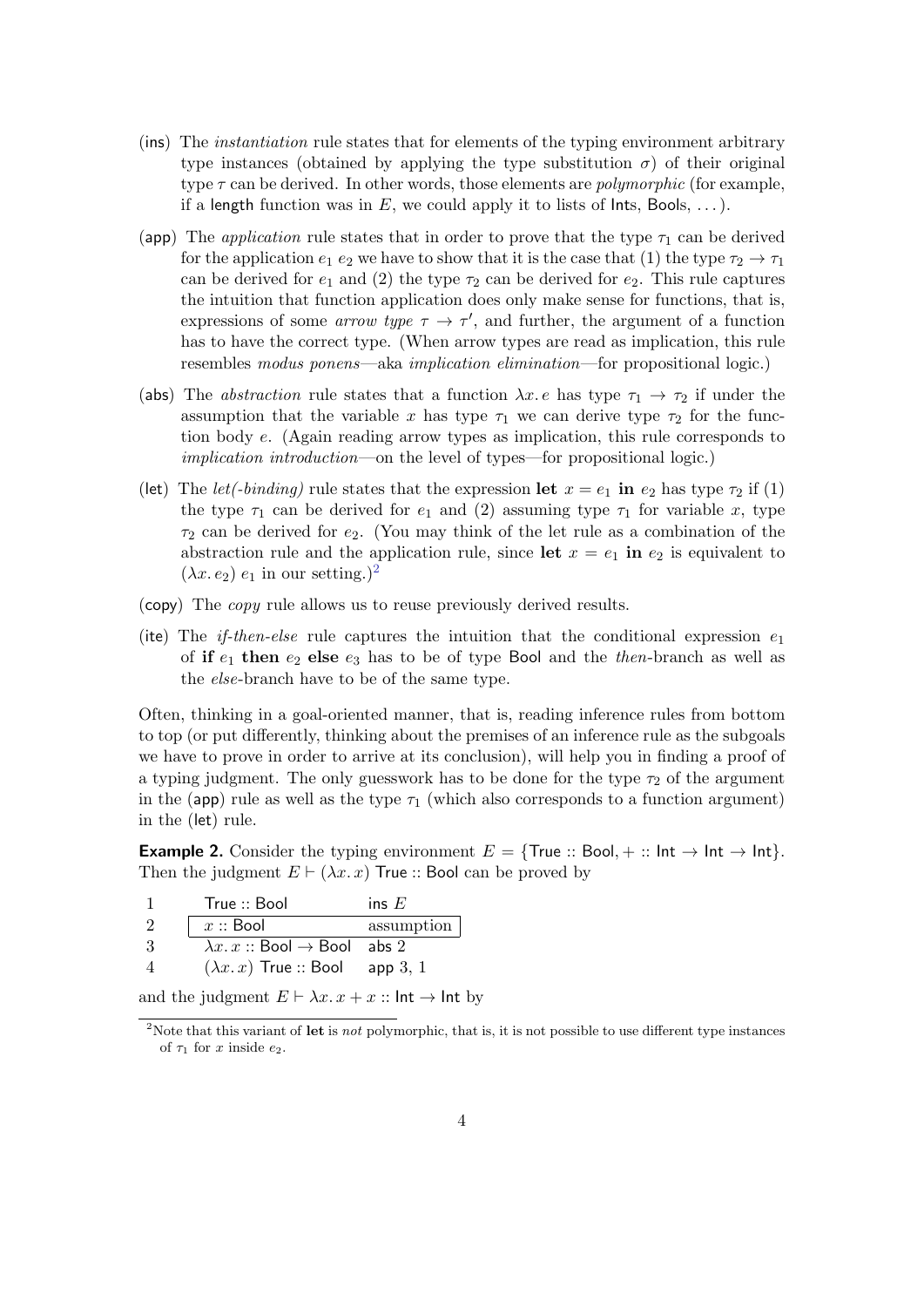|    | $x::$ Int                                                | assumption |
|----|----------------------------------------------------------|------------|
| 2  | $+::$ Int $\rightarrow$ Int $\rightarrow$ Int            | insE       |
| -3 | $(+) x :: \text{Int} \rightarrow \text{Int}$             | app 2, 1   |
|    | $x + x ::$ Int                                           | app 3, 1   |
| -5 | $\lambda x \cdot x + x ::$ Int $\rightarrow$ Int abs 1-4 |            |

In the second example the  $+$  is used infix. This is just for convenience. By the grammar for core FP expressions it would be prefix, which is used as in Haskell, that is,  $(+) x y$ instead of  $x + y$ .

### 3 Type Inference

Inferring the most general type of a given expression is known as type inference. It is a bit more complicated than type checking. Hence some further definitions are needed.

The set of type variables of a type  $\tau$  is given by

$$
\mathcal{V}(\alpha) = \{\alpha\}
$$

$$
\mathcal{V}(\tau_1 \to \tau_2) = \mathcal{V}(\tau_1) \cup \mathcal{V}(\tau_2)
$$

$$
\mathcal{V}(C(\tau_1, \dots, \tau_n)) = \mathcal{V}(\tau_1) \cup \dots \cup \mathcal{V}(\tau_n)
$$

**Example 3.** Recall the type  $\tau$  and the substitution  $\sigma$  from Example [1.](#page-2-1) Then we have:

$$
\mathcal{V}(\tau) = \{\alpha, \alpha_1, \alpha_3\}
$$

$$
\mathcal{V}(\tau \sigma) = \{\alpha_2, \alpha_3\}
$$

#### 3.1 Unification Problems

A unification problem is represented by a (finite) sequence of equations between types  $\tau_1 \approx \tau_1'; \ldots; \tau_n \approx \tau_n'.$  Here, an empty sequence is represented by  $\Box$ . Unification is the process of finding a substitution  $\sigma$  such that the types in each equation become syntactically identical, that is,  $\tau_1\sigma = \tau'_1\sigma; \ldots; \tau_n\sigma = \tau'_n\sigma$ . Such a substitution is then called a solution to the unification problem or just a unifier. If a unification problem admits a solution then it is found by any exhaustive sequence of applications of the inference rules of Table [2](#page-5-0)

(d) The *decomposition* rules capture the facts that  $(d_1)$  two applications of type constructors are unifiable if and only if the type constructors are equal and their respective parameters are unifiable, and  $(d_2)$  two arrow types are unifiable if and only if their respective components are unifiable.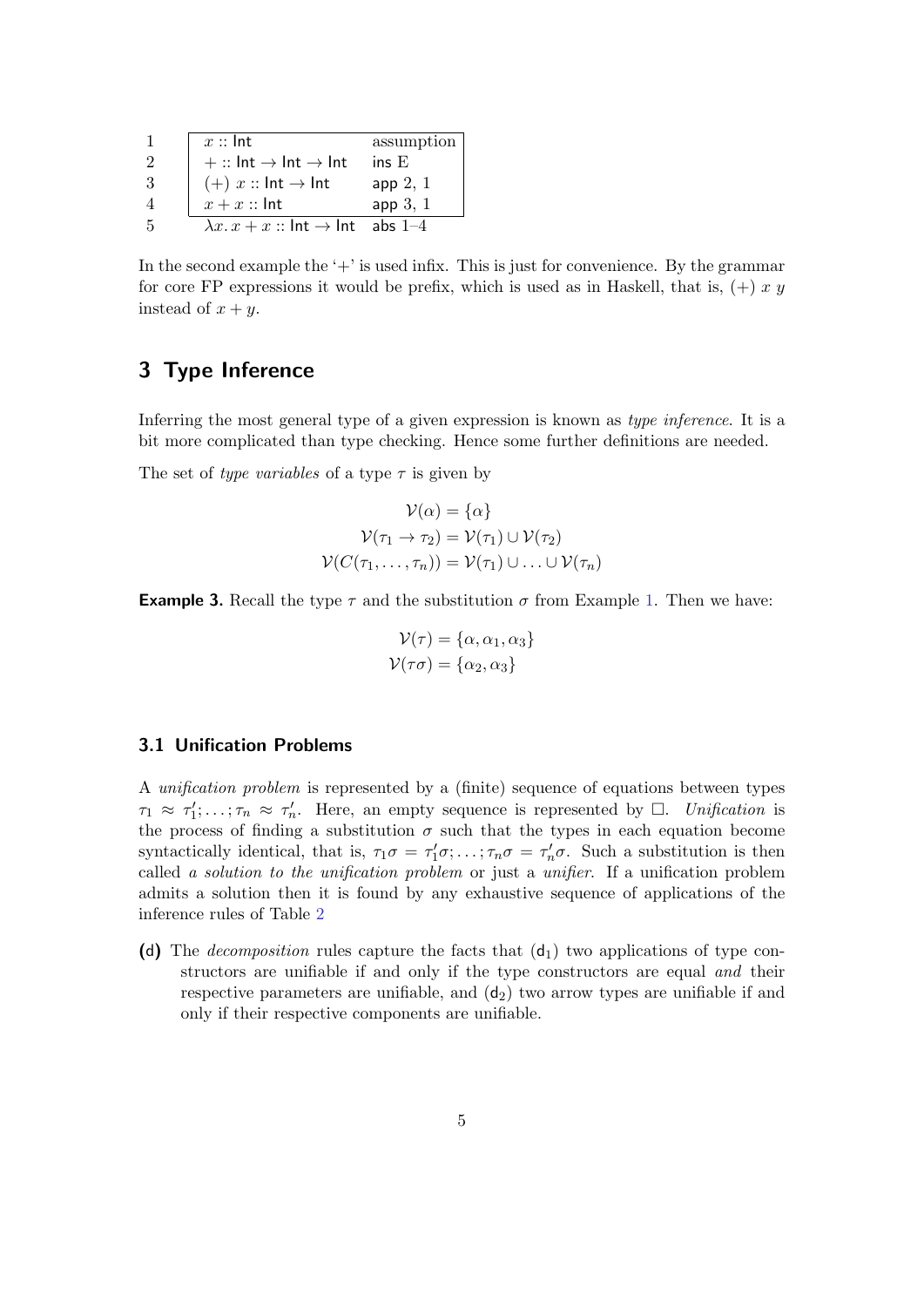(d) decomposition

$$
E_1; C(\tau_1, \ldots, \tau_n) \approx C(\tau'_1, \ldots, \tau'_n); E_2
$$
  
\n
$$
E_1; \tau_1 \approx \tau'_1; \ldots; \tau_n \approx \tau'_n; E_2
$$
  
\n
$$
E_1; \tau_1 \to \tau_2 \approx \tau'_1 \to \tau'_2; E_2
$$
  
\n
$$
E_1; \tau_1 \approx \tau'_1; \tau_2 \approx \tau'_2; E_2
$$
  
\n
$$
(d_2)
$$

#### (t) removal of trivial equations

$$
\frac{E_1; \tau \approx \tau; E_2}{E_1; E_2} \quad (t)
$$

#### (v) variable elimination

$$
\frac{E_1; \alpha \approx \tau; E_2 \quad \alpha \notin \mathcal{V}(\tau)}{(E_1; E_2) \{\alpha \mapsto \tau\}} \quad (v_1) \qquad \frac{E_1; \tau \approx \alpha; E_2 \quad \alpha \notin \mathcal{V}(\tau)}{(E_1; E_2) \{\alpha \mapsto \tau\}} \quad (v_2)
$$

<span id="page-5-0"></span>Table 2: The inference rules for unification.

- (v) The variable rules state that as soon as either the left-hand side (for  $v_1$ ) or the righthand side (for  $v_2$ ) of an equation is a type variable  $\alpha$ , the extracted information can be used (in form of a substitution) to refine the remaining problem, but only if the type variable does not occur on the other side of the equation. This is called the *occur*-check.
- (t) The trivial equations removal rule does exactly that, it removes trivial equations (which do neither pose further constraints nor give additional information), that is, equations where left-hand side and right-hand side are identical.

We apply the rules of unification from top to bottom. We depict unification derivations as sequences. If E is the premise and  $E'$  the conclusion of an inference rule r (with  $r \in \{\mathsf{d}_1,\mathsf{d}_2,\mathsf{v}_1,\mathsf{v}_2,\mathsf{t}\}\)$ , the application of r is written as  $E \Rightarrow_{\sigma}^{(r)} E'$ , where  $\sigma$  indicates a substitution (for  $r \in \{d_1, d_2, t\}$  the substitution  $\iota$ , that is, the *empty substitution*, with  $\iota(\alpha) = \alpha$  for all type variables  $\alpha$ , is used). To solve a given unification problem  $E_1$  the inference rules are applied repeatedly. The inference rules are designed such that this process stops after finitely many, say  $n$ , steps:

$$
E_1 \Rightarrow_{\sigma_1}^{(r_1)} E_2 \Rightarrow_{\sigma_2}^{(r_2)} \cdots \Rightarrow_{\sigma_n}^{(r_n)} E_{n+1}.
$$

If  $E_{n+1} = \Box$  then  $E_1$  has the solution  $\sigma = \sigma_1 \sigma_2 \cdots \sigma_n$ <sup>[3](#page-5-1)</sup>. If  $E_n \neq \Box$  then  $E_1$  does not have a solution.

<span id="page-5-1"></span><sup>&</sup>lt;sup>3</sup>The order of applying the unification rules to equations in  $E$  may have an effect on the unifier. However, every computed unifier  $\sigma$  is most general. This means that any other unifier  $\tau$  can be obtained from  $\sigma$ . Formally this means that there exists a substitution  $\mu$  such that  $\tau = \sigma \mu$ .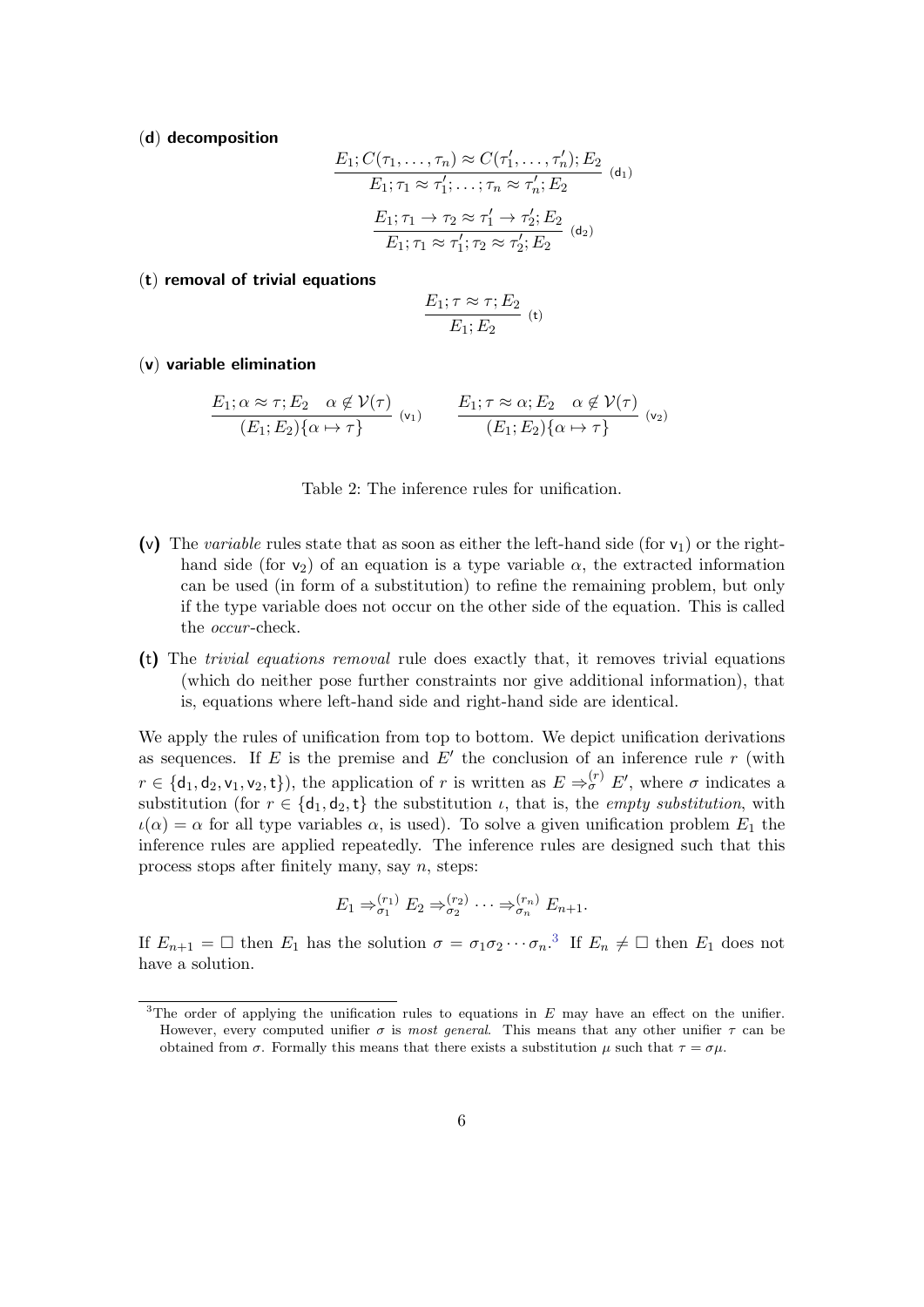$$
\frac{E, e :: \tau_0 \triangleright e :: \tau_1}{\tau_0 \approx \tau_1} \text{ (con)} \qquad \qquad \frac{E \triangleright e_1 e_2 :: \tau}{E \triangleright e_1 :: \alpha \to \tau; E \triangleright e_2 :: \alpha} \text{ (app)}
$$
\n
$$
\frac{E \triangleright \lambda x. e :: \tau}{\tau \approx \alpha_1 \to \alpha_2; E, x :: \alpha_1 \triangleright e :: \alpha_2} \text{ (abs)} \qquad \frac{E \triangleright \text{let } x = e_1 \text{ in } e_2 :: \tau}{E \triangleright e_1 :: \alpha; E, x :: \alpha \triangleright e_2 :: \tau} \text{ (let)}
$$

<span id="page-6-0"></span>
$$
\frac{E \rhd \textbf{if } e_1 \textbf{ then } e_2 \textbf{ else } e_3 :: \tau}{E \rhd e_1 :: \textbf{Bool}; E \rhd e_2 :: \tau; E \rhd e_3 :: \tau} \text{ (ite) }
$$

Table 3: The inference rules for computing typing constraints.

**Example 4.** The types List(Bool) and List( $\alpha$ ) are unifiable as can be seen by the derivation

List(Bool) 
$$
\approx
$$
 List( $\alpha$ )  $\Rightarrow_{t}^{(d_1)}$ Bool  $\approx \alpha$   
 $\Rightarrow_{\{\alpha \mapsto \text{Bool}\}}^{(v_2)} \square$ 

The unifier is  $\iota{\alpha \mapsto \text{Bool}} = {\alpha \mapsto \text{Bool}}$ .

#### 3.2 Typing Constraints

Before unification can be used to implement type inference, a translation from type inference problems to unification problems is needed. This is the purpose of the inference rules in Table [3.](#page-6-0)

A type inference problem is given by  $E \triangleright e :: \tau$ . This reads: "Transform the given problem into a unification problem using the inference rules of Table [3.](#page-6-0) Afterwards solve the resulting unification problem (if possible)." If unification succeeds, we obtain a substitution  $\sigma$  such that  $E \vdash e :: \tau \sigma$ .

Note that in the typing constraint rules of Table [3,](#page-6-0) the type variables  $\alpha$ ,  $\alpha_1$  and  $\alpha_2$  are required to be fresh, that is, they do not occur in the preceding derivations.

To solve the type inference problem  $E \triangleright e :: \alpha$  we apply the typing constraint rules from top to bottom. If no further application of a typing constraint rule is possible before having a unification problem, then statement e cannot be typed with respect to the type environment  $E$ . Otherwise, at some point the given type inference problem is translated into a unification problem (representing typing constraints). If the resulting unification problem has a solution, applying this to the initial type  $\tau$ , represents the most general type of the original type inference problem, otherwise the original type inference problem is not typable.

**Example 5.** Consider the primitive environment  $P$  as defined above and application of the identity function as given by let  $id = \lambda x \cdot x$  in id 1. The resulting type inference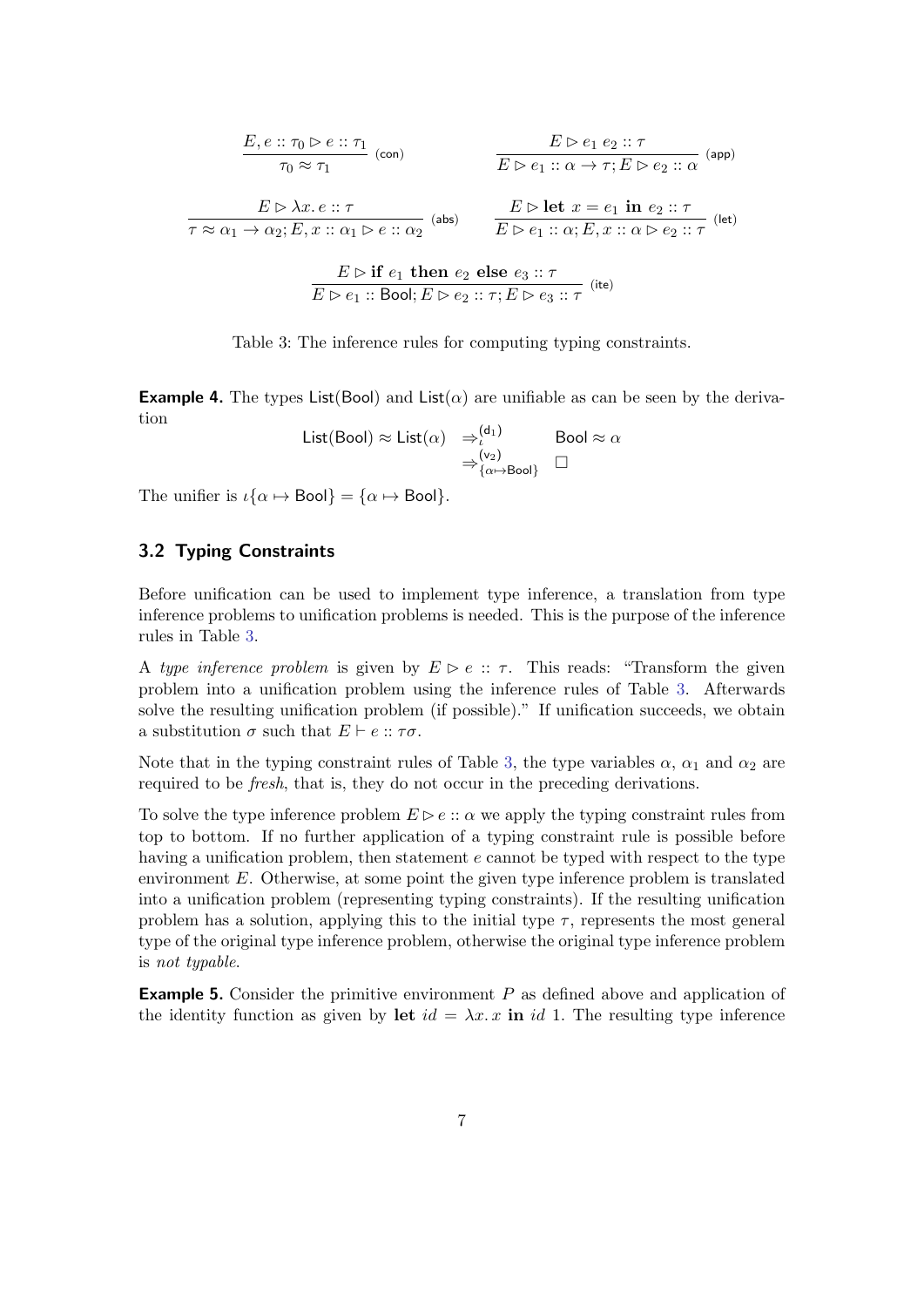problem is

$$
P \triangleright \text{let } id = \lambda x. x \text{ in } id 1 :: \alpha_0
$$

where  $\alpha_0$  is a fresh type variable. Using the typing constraint rules this is transformed into the unification problem:

$$
\frac{P \rhd \text{let } id = \lambda x. \ x \text{ in } id \ 1 :: \alpha_0}{\Leftrightarrow}
$$
\n
$$
\xrightarrow{\text{let}}
$$
\n
$$
\xrightarrow{\text{let}}
$$
\n
$$
\xrightarrow{\text{let}}
$$
\n
$$
\xrightarrow{\text{let}}
$$
\n
$$
\xrightarrow{\text{let}}
$$
\n
$$
\xrightarrow{\text{let}}
$$
\n
$$
\xrightarrow{\text{let}}
$$
\n
$$
\xrightarrow{\text{let}}
$$
\n
$$
\xrightarrow{\text{let}}
$$
\n
$$
\xrightarrow{\text{let}}
$$
\n
$$
\xrightarrow{\text{let}}
$$
\n
$$
\xrightarrow{\text{let}}
$$
\n
$$
\xrightarrow{\text{let}}
$$
\n
$$
\xrightarrow{\text{let}}
$$
\n
$$
\xrightarrow{\text{let}}
$$
\n
$$
\xrightarrow{\text{let}}
$$
\n
$$
\xrightarrow{\text{let}}
$$
\n
$$
\xrightarrow{\text{let}}
$$
\n
$$
\xrightarrow{\text{let}}
$$
\n
$$
\xrightarrow{\text{let}}
$$
\n
$$
\xrightarrow{\text{let}}
$$
\n
$$
\xrightarrow{\text{let}}
$$
\n
$$
\xrightarrow{\text{let}}
$$
\n
$$
\xrightarrow{\text{let}}
$$
\n
$$
\xrightarrow{\text{let}}
$$
\n
$$
\xrightarrow{\text{let}}
$$
\n
$$
\xrightarrow{\text{let}}
$$
\n
$$
\xrightarrow{\text{let}}
$$
\n
$$
\xrightarrow{\text{let}}
$$
\n
$$
\xrightarrow{\text{let}}
$$
\n
$$
\xrightarrow{\text{let}}
$$
\n
$$
\xrightarrow{\text{let}}
$$
\n
$$
\xrightarrow{\text{let}}
$$
\n
$$
\xrightarrow{\text{let}}
$$
\n
$$
\xrightarrow{\text{let}}
$$
\n
$$
\xrightarrow{\text{let}}
$$
\n
$$
\xrightarrow{\text{let}}
$$
\n
$$
\xrightarrow{\text{let}}
$$
\n
$$
\xrightarrow{\text{let}}
$$
\n
$$
\xrightarrow{\text{let}}
$$
\n
$$
\xrightarrow{\text{let}}
$$
\n
$$
\xrightarrow{\text{let}}
$$
\n
$$
\xrightarrow{\text{let}}
$$
\n
$$
\xrightarrow{\text{let}}
$$
\n
$$
\xrightarrow{\text{let
$$

Afterwards we use unification to obtain a solution:

$$
\alpha_2 \approx \alpha_3; \alpha_1 \approx \alpha_2 \rightarrow \alpha_3; \alpha_1 \approx \alpha_4 \rightarrow \alpha_0; \text{Int} \approx \alpha_4
$$
  
\n
$$
\Rightarrow {\alpha_1 \atop {\alpha_2 \mapsto \alpha_3}} {\alpha_1 \approx \alpha_3 \rightarrow \alpha_3; \alpha_1 \approx \alpha_4 \rightarrow \alpha_0; \text{Int} \approx \alpha_4
$$
  
\n
$$
\Rightarrow {\alpha_1 \atop {\alpha_1 \mapsto \alpha_3 \rightarrow \alpha_3}} {\alpha_3 \rightarrow \alpha_3 \approx \alpha_4 \rightarrow \alpha_0; \text{Int} \approx \alpha_4}
$$
  
\n
$$
\Rightarrow {\alpha_1 \atop {\alpha_1 \mapsto \alpha_3 \rightarrow \alpha_3}} {\alpha_3 \rightarrow \alpha_3 \approx \alpha_4 \rightarrow \alpha_0; \text{Int} \approx \alpha_4}
$$
  
\n
$$
\Rightarrow {\alpha_1 \atop {\alpha_2 \mapsto \alpha_1}} {\alpha_3 \approx \alpha_4; \alpha_3 \approx \alpha_0; \text{Int} \approx \alpha_4}
$$
  
\n
$$
\Rightarrow {\alpha_1 \atop {\alpha_2 \mapsto \alpha_1}} {\alpha_3 \approx \alpha_4; \alpha_3 \approx \alpha_0; \text{Int} \approx \alpha_4}
$$
  
\n
$$
\Rightarrow {\alpha_1 \atop {\alpha_2 \mapsto \alpha_1}} {\alpha_1 \atop {\alpha_2 \mapsto \alpha_0}} {\alpha_1 \atop {\alpha_3 \mapsto \alpha_1}} {\alpha_2 \atop {\alpha_3 \mapsto \alpha_0}} {\alpha_3 \atop {\alpha_4 \mapsto \alpha_0}} {\alpha_1 \atop {\alpha_2 \mapsto \alpha_1}} {\alpha_2 \atop {\alpha_3 \mapsto \alpha_1}} {\alpha_3 \atop {\alpha_4 \mapsto \alpha_0}} {\alpha_1 \atop {\alpha_2 \mapsto \alpha_1}} {\alpha_2 \atop {\alpha_3 \mapsto \alpha_1}} {\alpha_3 \atop {\alpha_4 \mapsto \alpha_0}} {\alpha_1 \atop {\alpha_2 \mapsto \alpha_1}} {\alpha_2 \atop {\alpha_3 \mapsto \alpha_1}} {\alpha_3 \atop {\alpha_4 \mapsto \alpha_0}} {\alpha_3 \atop {\alpha_4 \mapsto \alpha_0}} {\alpha_1 \atop {\alpha_1 \mapsto \alpha_1}} {\alpha_2 \atop {\alpha_2 \mapsto \alpha_1}} {\alpha_3 \atop {\alpha_3 \mapsto \alpha_
$$

The resulting unifier is

$$
\sigma = \{\alpha_0 \mapsto \mathsf{Int}, \alpha_1 \mapsto \mathsf{Int} \to \mathsf{Int}, \alpha_2 \mapsto \mathsf{Int}, \alpha_3 \mapsto \mathsf{Int}, \alpha_4 \mapsto \mathsf{Int}\}.
$$

Since the type variable  $\alpha_0$  was used for the initial type inference problem and  $\sigma(\alpha_0) = \text{Int}$ , the most general type for let  $id = \lambda x$ . x in id 1 is lnt.

**Note:** To compute the unifier  $\sigma$  we look how the type variables change by applying all substitutions appearing in the unification proof sequence. For  $\alpha_0$  this is easy since  $\alpha_0$  is mapped to lnt. For  $\alpha_1$  this is a bit more involved since  $\alpha_1$  is first mapped to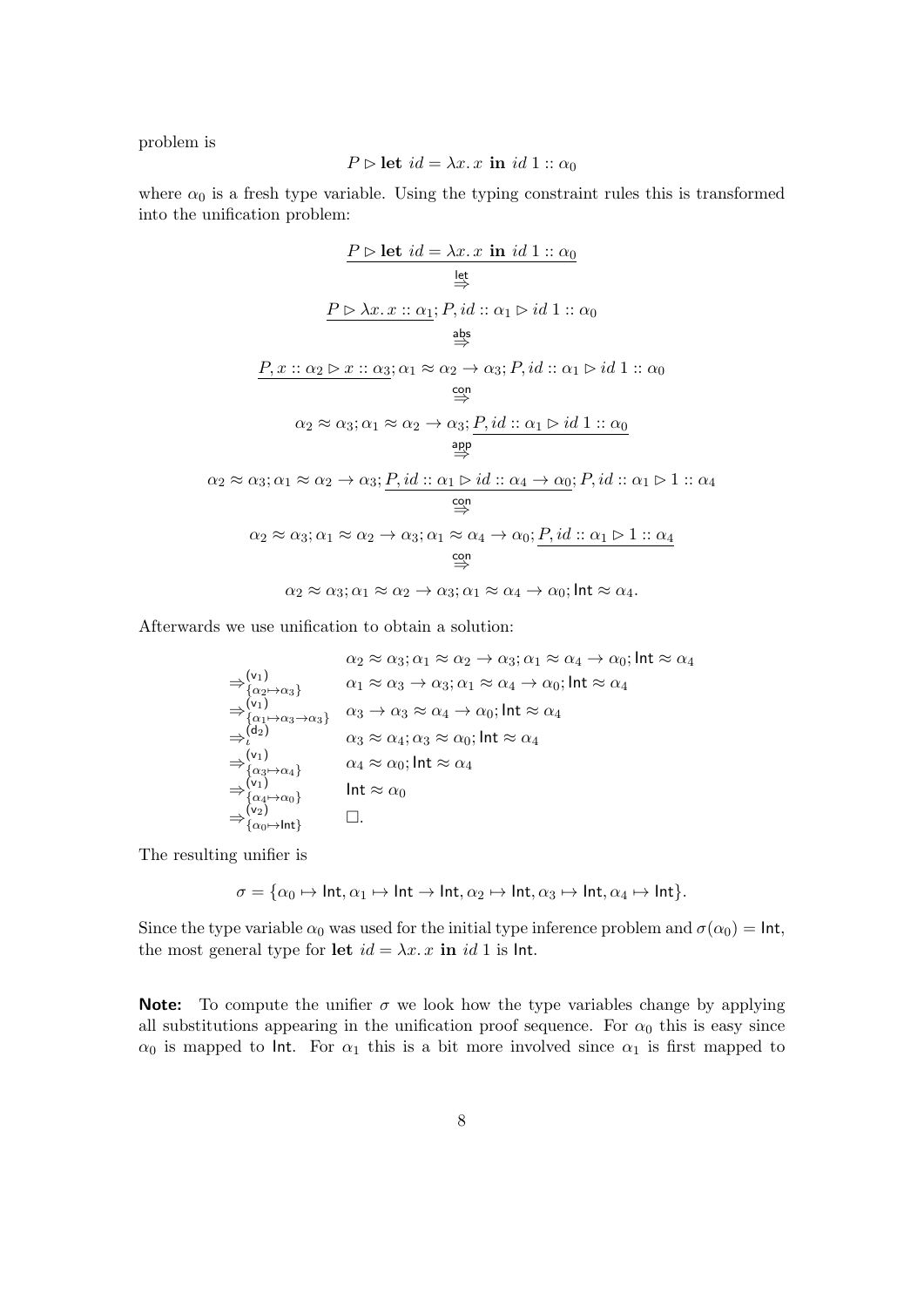$\alpha_3 \to \alpha_3$ , but afterwards  $\alpha_3$  is mapped to  $\alpha_4$  and finally  $\alpha_4$  is mapped to lnt. Hence  $\sigma(\alpha_1) = \text{Int} \rightarrow \text{Int}.$ 

**Example 6.** As a second example consider the expression  $\lambda x. x x$  and the primitive environment  $P$ . The resulting type inference problem is

$$
P \rhd \lambda x. x x :: \alpha_0
$$

where  $\alpha_0$  is a fresh type variable. This is transformed into the unification problem:

$$
\frac{P \rhd \lambda x. x x :: \alpha_0}{\frac{\text{abs}}{\Rightarrow}}
$$
\n
$$
\frac{P, x :: \alpha_1 \rhd x x :: \alpha_2; \alpha_0 \approx \alpha_1 \rightarrow \alpha_2}{\frac{\text{app}}{\Rightarrow}}
$$
\n
$$
\frac{P, x :: \alpha_1 \rhd x :: \alpha_3 \rightarrow \alpha_2; P, x :: \alpha_1 \rhd x :: \alpha_3; \alpha_0 \approx \alpha_1 \rightarrow \alpha_2}{\frac{\text{con}}{\Rightarrow}}
$$
\n
$$
\alpha_1 \approx \alpha_3 \rightarrow \alpha_2; \frac{P, x :: \alpha_1 \rhd x :: \alpha_3; \alpha_0 \approx \alpha_1 \rightarrow \alpha_2}{\frac{\text{con}}{\Rightarrow}}
$$
\n
$$
\alpha_1 \approx \alpha_3 \rightarrow \alpha_2; \alpha_1 \approx \alpha_3; \alpha_0 \approx \alpha_1 \rightarrow \alpha_2
$$

Afterwards we use unification as follows:

$$
\alpha_1 \approx \alpha_3 \to \alpha_2; \alpha_1 \approx \alpha_3; \alpha_0 \approx \alpha_1 \to \alpha_2 \Rightarrow^{\text{(v_1)}}_{\{\alpha_1 \to \alpha_3 \to \alpha_2\}} \alpha_3 \to \alpha_2 \approx \alpha_3; \alpha_0 \approx (\alpha_3 \to \alpha_2) \to \alpha_2
$$

where after the first step the occur-check fails and hence the given unification problem is not unifiable. This means that  $\lambda x. x x$  is not typable.

Example 7. As a further example consider the Y-combinator and the empty environment  $\varnothing$ . The type inference problem  $\varnothing \triangleright Y$  ::  $\alpha_0$  is transformed into a unification problem as follows:

$$
\frac{\varnothing \rhd \lambda f.(\lambda x. f (x x)) (\lambda x. f (x x)) :: \alpha_0}{\frac{\text{abs}}{\Rightarrow}}
$$
\n
$$
\frac{f :: \alpha_1 \rhd (\lambda x. f (x x)) (\lambda x. f (x x)) :: \alpha_2; \alpha_0 \approx \alpha_1 \rightarrow \alpha_2}{\frac{\text{app}}{\Rightarrow}}
$$
\n
$$
\frac{f :: \alpha_1 \rhd \lambda x. f (x x) :: \alpha_3 \rightarrow \alpha_2; f :: \alpha_1 \rhd \lambda x. f (x x) :: \alpha_3; \alpha_0 \approx \alpha_1 \rightarrow \alpha_2}{\frac{\text{abs}}{\Rightarrow}}
$$
\n
$$
\frac{\{f :: \alpha_1, x :: \alpha_4\} \rhd f (x x) :: \alpha_5; \alpha_3 \rightarrow \alpha_2 \approx \alpha_4 \rightarrow \alpha_5; f :: \alpha_1 \rhd \lambda x. f (x x) :: \alpha_3; \alpha_0 \approx \alpha_1 \rightarrow \alpha_2}{\frac{\text{app}}{\Rightarrow}}
$$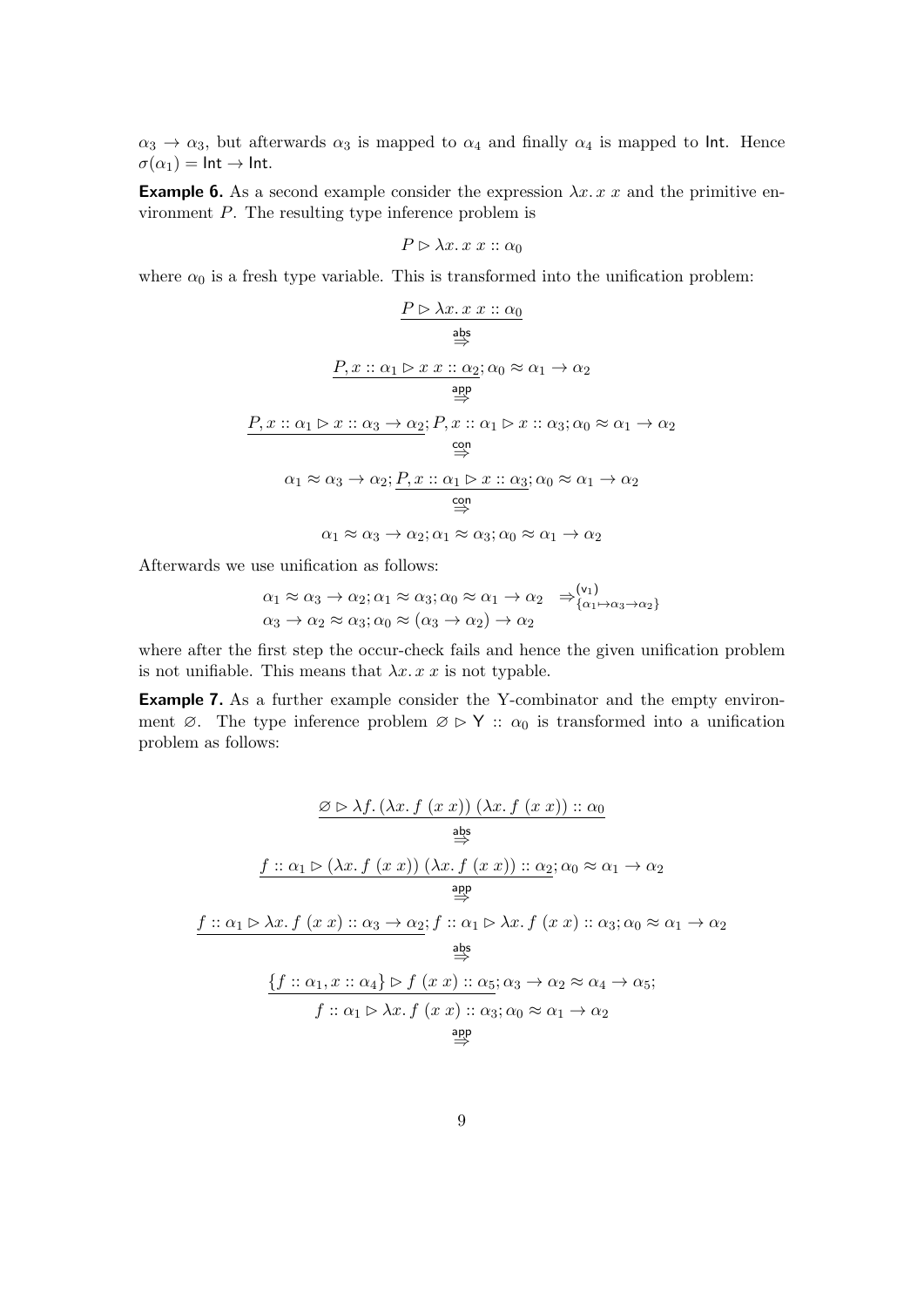$$
\{\underline{f}::\alpha_1, x::\alpha_4\} \triangleright \underline{f}::\alpha_6 \rightarrow \alpha_5; \{\underline{f}::\alpha_1, x::\alpha_4\} \triangleright x \ x :: \alpha_6; \alpha_3 \rightarrow \alpha_2 \approx \alpha_4 \rightarrow \alpha_5; \ \underline{f}::\alpha_1 \triangleright \lambda x. \ f \ (x \ x) :: \alpha_3; \alpha_0 \approx \alpha_1 \rightarrow \alpha_2 \}
$$
\n
$$
\xrightarrow{\text{con}}
$$
\n
$$
\alpha_1 \approx \alpha_6 \rightarrow \alpha_5; \{\underline{f}::\alpha_1, x::\alpha_4\} \triangleright x \ x :: \alpha_6; \alpha_3 \rightarrow \alpha_2 \approx \alpha_4 \rightarrow \alpha_5; \ \underline{f}::\alpha_1 \triangleright \lambda x. \ f \ (x \ x) :: \alpha_3; \alpha_0 \approx \alpha_1 \rightarrow \alpha_2 \}
$$
\n
$$
\xrightarrow{\text{app}}
$$
\n
$$
\alpha_1 \approx \alpha_6 \rightarrow \alpha_5; \{\underline{f}::\alpha_1, x::\alpha_4\} \triangleright x :: \alpha_7 \rightarrow \alpha_6; \{\underline{f}::\alpha_1, x::\alpha_4\} \triangleright x :: \alpha_7 \}
$$
\n
$$
\xrightarrow{\text{app}}
$$
\n
$$
\alpha_1 \approx \alpha_6 \rightarrow \alpha_5; \ \underline{f}::\alpha_1, x::\alpha_4\} \triangleright x :: \alpha_7 \rightarrow \alpha_6; \ \{\underline{f}::\alpha_1, x::\alpha_4\} \triangleright x :: \alpha_7 \}
$$
\n
$$
\xrightarrow{\text{cop}}
$$
\n
$$
\alpha_1 \approx \alpha_6 \rightarrow \alpha_5; \alpha_4 \approx \alpha_7 \rightarrow \alpha_6; \ \{\underline{f}::\alpha_1, x::\alpha_4\} \triangleright x :: \alpha_7 \}
$$
\n
$$
\xrightarrow{\text{cop}}
$$
\n
$$
\alpha_1 \approx \alpha_6 \rightarrow \alpha_5; \alpha_4 \approx \alpha_7 \rightarrow \alpha_6; \ \{\underline{f}::\alpha_1, x::\alpha_4\} \triangleright x :: \alpha_7 \}
$$
\n
$$
\xrightarrow{\text{cop}}
$$
\n
$$
\alpha_1 \approx \alpha_6 \rightarrow \alpha_5; \alpha_4 \approx \alpha_7 \rightarrow \alpha_6; \alpha_
$$

$$
\alpha_1 \approx \alpha_6 \to \alpha_5; \alpha_4 \approx \alpha_7 \to \alpha_6; \alpha_4 \approx \alpha_7; \alpha_3 \to \alpha_2 \approx \alpha_4 \to \alpha_5; \n\underbrace{\{f :: \alpha_1, x :: \alpha_8\} \triangleright f :: \alpha_{10} \to \alpha_9; \{\f :: \alpha_1, x :: \alpha_8\} \triangleright x \ x :: \alpha_{10}; \alpha_3 \approx \alpha_8 \to \alpha_9; \n\alpha_0 \approx \alpha_1 \to \alpha_2}
$$

$$
\begin{array}{c}\n\text{con} \\
\leftrightarrow \\
\end{array}
$$

$$
\alpha_1 \approx \alpha_6 \rightarrow \alpha_5; \alpha_4 \approx \alpha_7 \rightarrow \alpha_6; \alpha_4 \approx \alpha_7; \alpha_3 \rightarrow \alpha_2 \approx \alpha_4 \rightarrow \alpha_5; \n\alpha_1 \approx \alpha_{10} \rightarrow \alpha_9; \underbrace{\{f :: \alpha_1, x :: \alpha_8\} \triangleright x x :: \alpha_{10}; \alpha_3 \approx \alpha_8 \rightarrow \alpha_9; \alpha_0 \approx \alpha_1 \rightarrow \alpha_2 \text{ and } \alpha_1 \approx \alpha_6 \rightarrow \alpha_5; \alpha_4 \approx \alpha_7 \rightarrow \alpha_6; \alpha_4 \approx \alpha_7; \alpha_3 \rightarrow \alpha_2 \approx \alpha_4 \rightarrow \alpha_5; \n\alpha_1 \approx \alpha_{10} \rightarrow \alpha_9; \underbrace{\{f :: \alpha_1, x :: \alpha_8\} \triangleright x :: \alpha_{11} \rightarrow \alpha_{10}}; \n\{f :: \alpha_1, x :: \alpha_8\} \triangleright x :: \alpha_{11}; \alpha_3 \approx \alpha_8 \rightarrow \alpha_9; \alpha_0 \approx \alpha_1 \rightarrow \alpha_2 \text{ and } \alpha_5 \text{ and } \alpha_7 \approx \alpha_6 \rightarrow \alpha_5; \alpha_4 \approx \alpha_7 \rightarrow \alpha_6; \alpha_4 \approx \alpha_7; \alpha_3 \rightarrow \alpha_2 \approx \alpha_4 \rightarrow \alpha_5; \n\alpha_1 \approx \alpha_6 \rightarrow \alpha_5; \alpha_4 \approx \alpha_7 \rightarrow \alpha_6; \alpha_4 \approx \alpha_7; \alpha_3 \rightarrow \alpha_2 \approx \alpha_4 \rightarrow \alpha_5; \n\alpha_1 \approx \alpha_{10} \rightarrow \alpha_9; \alpha_8 \approx \alpha_{11} \rightarrow \alpha_{10}; \underbrace{\{f :: \alpha_1, x :: \alpha_8\} \triangleright x :: \alpha_{11}}; \n\alpha_3 \approx \alpha_8 \rightarrow \alpha_9; \alpha_0 \approx \alpha_1 \rightarrow \alpha_2 \text{ and } \alpha_5 \text{ and } \alpha_6 \approx \alpha_{11} \rightarrow \alpha_{10}; \n\alpha_1 \approx \alpha_{10} \rightarrow \alpha_9; \alpha_8 \approx \alpha_{11} \rightarrow \alpha_{10}; \n\alpha_8 \approx \alpha_{11}; \alpha_3 \approx \alpha_8 \rightarrow \alpha_9; \alpha_0 \approx \alpha_1 \rightarrow \alpha_2
$$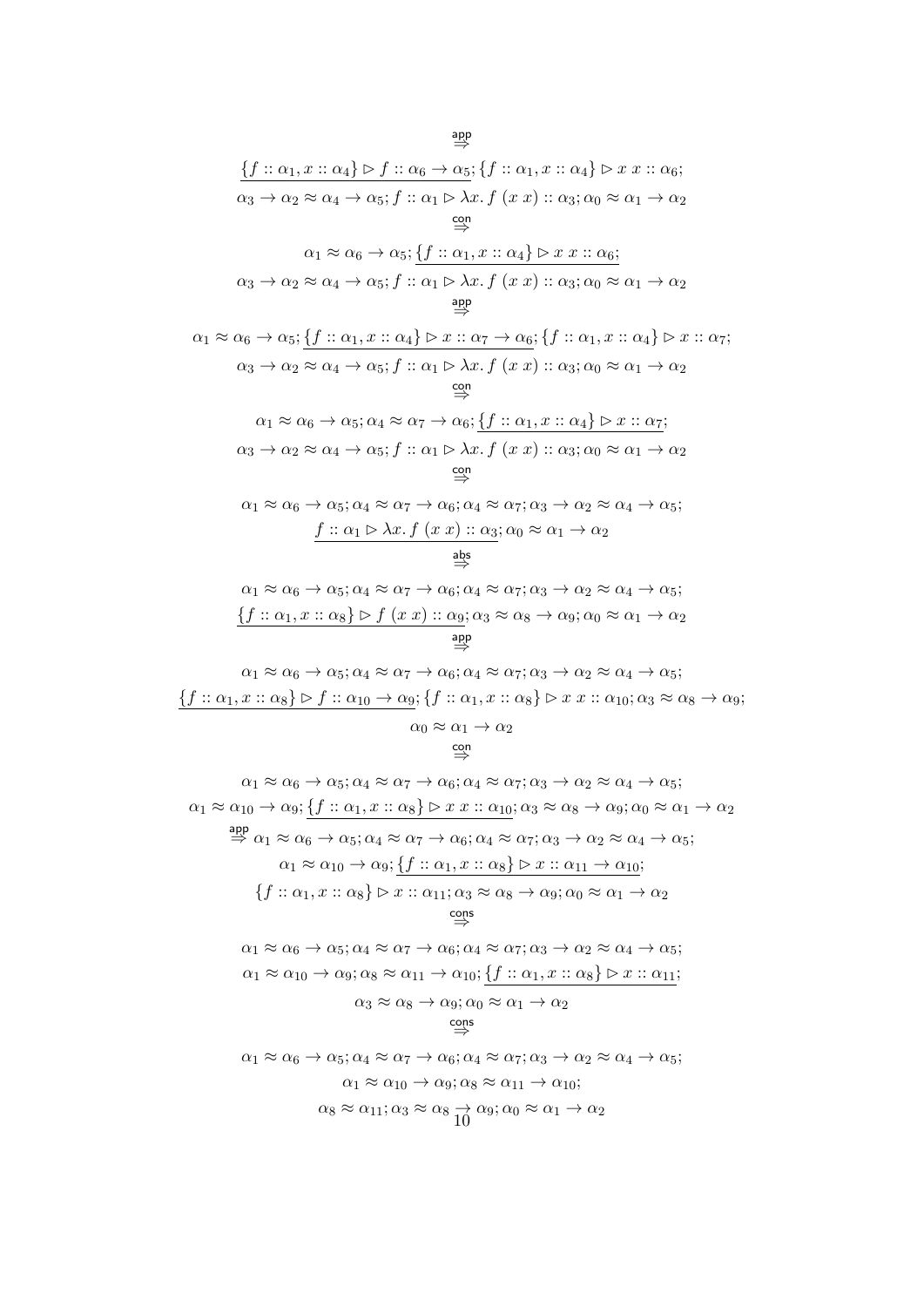It is left as an exercise to show that this unification problem is not solvable and hence Y is not typable.

### 4 Recursion

An interesting result for the simply typed lambda calculus (that will not be proved in this course, however), is that every typable  $\lambda$ -term is guaranteed to terminate. This is also true for core FP. As has been seen in the last section, Y is not typable. That is, of course, due to the mentioned result. But if  $Y$  is not typable, there is no possibility to define recursive functions (since all other thinkable fixed point combinators are also not typable). The trick is, to include Y as a primitive constant and just assign a type that suffices to make applications of Y well-typed.

The idea of the fixed point combinator was that given some function  $t$  (expecting itself as first argument), it replicates this function and applies it to the computed fixed point  $Y t$ , that is,  $t(Y_t)$ .

Example 8. Again, consider the function length. As a first approach for its implementation consider

length =  $\lambda x$ . if null x then 0 else 1 + length (tail x)

where null :: List( $\alpha$ )  $\rightarrow$  Bool, tail :: List( $\alpha$ )  $\rightarrow$  List( $\alpha$ ), 0 :: Int, 1 :: Int, and + :: Int  $\rightarrow$  $Int \rightarrow Int$  are constants contained in P. As already mentioned for the corresponding λ-term, this definition is not well-defined, due to the recursive reference to length.

Again the problem is solved by introducing an additional argument and applying Y to the resulting expression, that is,

length = Y (
$$
\lambda fx
$$
. if null x then 0 else 1 + f (tail x)).

It can be seen that Y expects some function (that is, an expression having an arrow type) as its argument. The function that is supplied to  $Y$  in turn expects another function (namely the one that is about to be defined). This process should be generally applicable, hence Y does need some not too restricted type. The result after some investigation will be similar to

$$
Y :: (\alpha \to \alpha) \to \alpha.
$$

Now let  $P_{\mu}$  denote the primitive typing environment P extended by a type assignment for Y

$$
P_{\mu} = P \cup \{ Y :: (\alpha \to \alpha) \to \alpha \}
$$